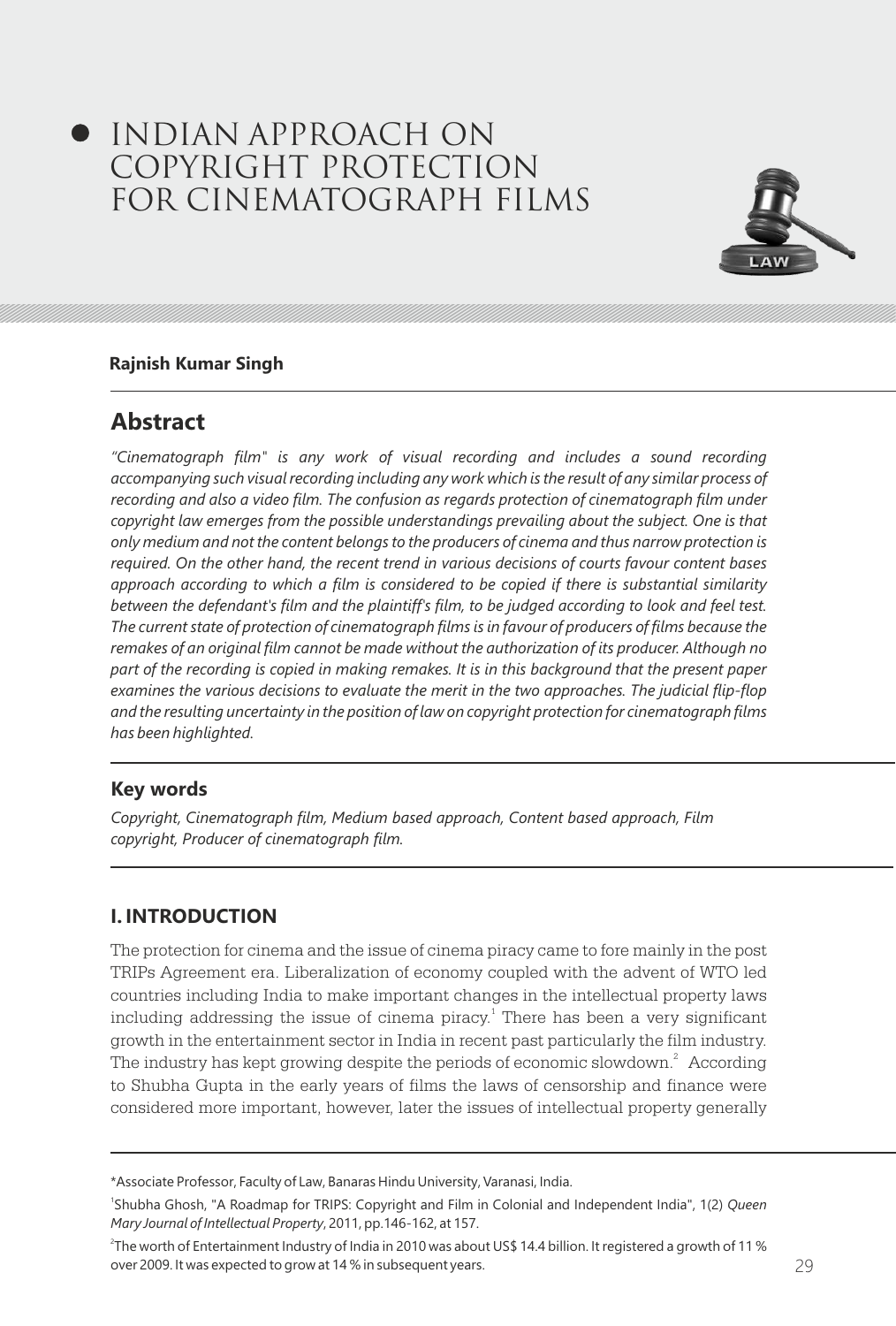12(1) DLR (2020) INDIAN APPROACH ON COPYRIGHT ON COPYRIGHT ON COPYRIGHT ON COPYRIGHT ON COPYRIGHT ON COPYRIGHT

and copyright law particularly came to become more important legislations.<sup>3</sup> It is relevant to note that now a days almost all film production companies are bound to handle intellectual property issue as a major concern in the process of film production.<sup>4</sup>

"Cinematograph film" is any work of visual recording and includes a sound recording accompanying such visual recording including any work which is the result of any similar process of recording and also a video film.<sup>5</sup> 'Visual recording'includes any recordings from which moving images may be obtained, it also includes storing the recording in any electronic medium.<sup>6</sup> Therefore, the recorded work with moving visuals/images is considered as a cinematograph film.<sup>7</sup> It is relevant to note that traditionally it is the recording which is thought to be included in the definition as the content belongs to the content creators.

Cinema or the work of audio visual fixation present the most difficult and complicated questions for municipal laws of various countries.Under the laws of the common law countries, employers enjoy the copyright of "cinematographic work". In the copyright legislation of the civil law system, "co-authors" enjoy the copyright of cinematographic works. According to paragraph 3 of Article 89 and paragraph 1 of Article 93 in the *Copyright Law of Germany*, the content of the cinema which include the story, music *etc* are not considered part of the audiovisual work. According to Article 16 of the *Copyright Law of Japan*, "the authorship of a cinematographic work excludes authors of novels, scenarios, music or other works." According to Article L. 113-7 of the *French Intellectual Property Code*, "the original work constitutes an audiovisual work and authorship of an audiovisual work belongs to persons who have carried out the intellectual creation of the work." According to Article 15 of the *Copyright Law of China*, "the scriptwriter, director, cinematographer, lyric writer, composer of the work shall enjoy the right of authorship."<sup>8</sup> Although in France courts were initially reluctant to protect cinematographic productions as works, in 1905 it was held that a cinematograph film was worthy of protection as a series of photographs. In the U.K., although the first case to classify a cinematograph film as a series of photographs was decided in 1912, it was widely

3 Shubha Ghosh, supra n. 1, at 149.

<sup>4</sup>Helena Axelsson and Andreas Knutsson, "New Challenges for IP in the Film Industry: A Study on how the Swedish Film Industry manages Copyrights", at 11, available at:

https://pdfs.semanticscholar.org/d425/89a1b03c64875a348e5d98c8c12fc0589293.pd f (last visited on 9-10- 2020)

<sup>5</sup>The Copyright Act, 1957, Section 2(f).

6 Id., Section 2(xxa).

 $30<sub>2</sub>$  and  $3<sub>1</sub>$  and  $3<sub>2</sub>$  and  $3<sub>1</sub>$  and  $3<sub>2</sub>$  and  $3<sub>1</sub>$  and  $3<sub>2</sub>$  and  $3<sub>1</sub>$  and  $3<sub>2</sub>$  and  $3<sub>1</sub>$  and  $3<sub>2</sub>$  and  $3<sub>2</sub>$  and  $3<sub>2</sub>$  and  $3<sub>2</sub>$  and  $3<sub>2</sub>$ 8 Li Weimin, "Study on the Relationship between the Original and the New Cinematographic Works", 6 *China Legal Sci*., 2018, at 58.

Available at:

*http://www.indiainbusiness.nic.in/industryinfrastructure/service-sectors/media-entertainment.htm,* cited from "Indian Film Industry September: Tackling Litigations" 2013, at 1, available at:

*http://www.nishithdesai.com/fileadmin/user\_upload/pdfs/Research%20Papers/Indian%20Film%20Industry.pd f* (last visited on 9-10-2020)

Available at:*http://copyright.gov.in/Documents/Manuals/CINEMATOGRAPH\_MANUAL.pdf. last visited on 9-*10-2020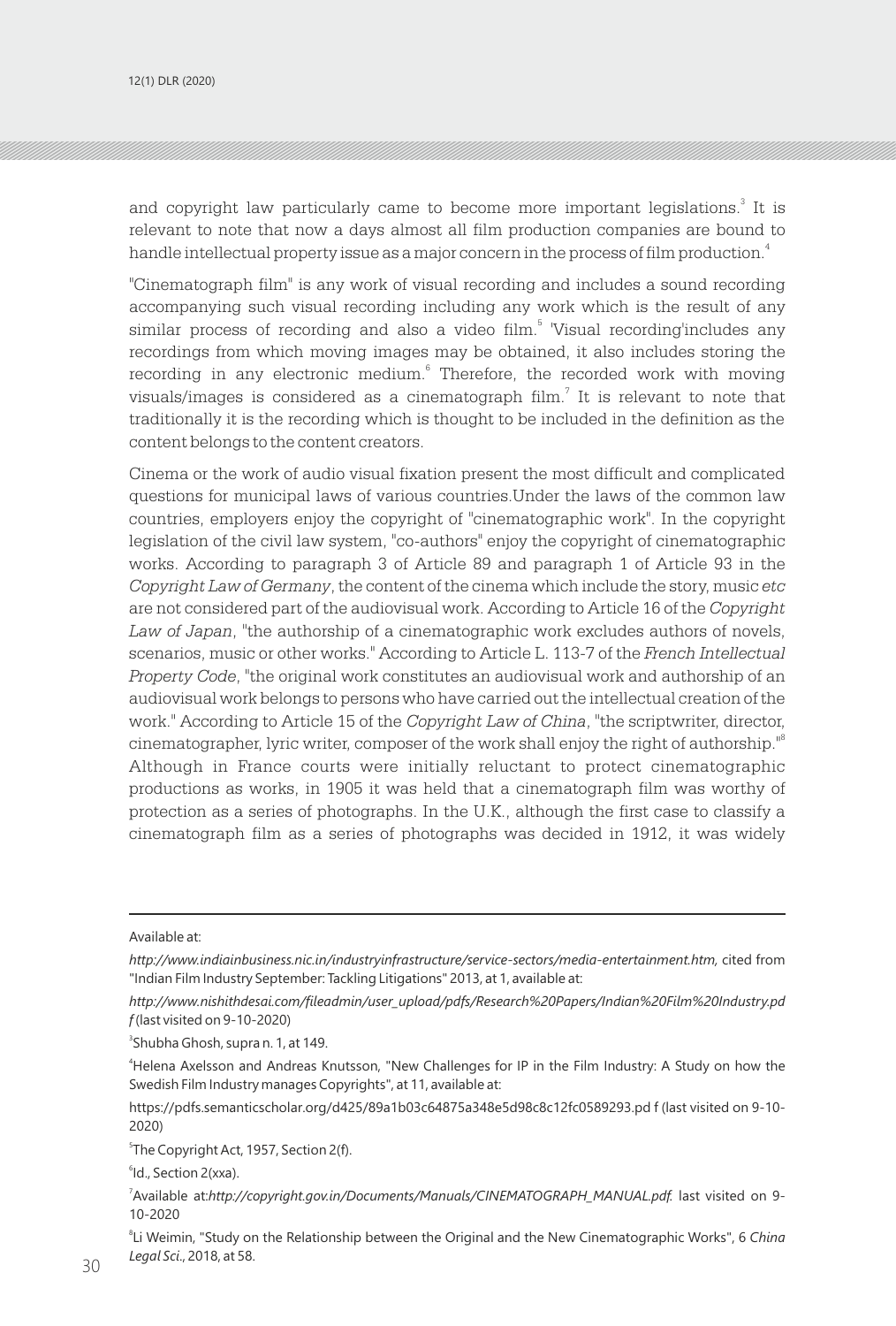

acknowledged before the Copyright Act of 1911 that this should be the case.<sup>9</sup> Under the 1908 Act of the Berne Convention a dual system for the protection of cinematographic productions existed: original cinematographic works were protected as an independent subject matter and unoriginal cinematographic productions as a series of photographs.<sup>10</sup> It is believed that the judicial opinion in India has been in favour of allowing the cinema which is only inspired from other protected works to be non-infringing, such cinema are held to be non-infringing of any copyright. The law of infringement of copyright revolves around the concept of substantial taking/copying. Thus, if the defendant can prove that the copying is not substantial and his treatment of the work is different from the way plaintiff has treated the work no case of infringement is proved. $^{\mathrm{i2}}$  The present paper examines the shift in the approach of Indian courts on the issue of copyright protection for cinematograph films from medium based protection to content based protection and also examines the basis for the shift. The possible missing links have also been identified.

## **II. THE MEDIUM BASED APPROACH**

The issue of film copyright came in discussion when Bambay High Court decided the case of Star India Private Limited v. Leo Burnett (India) Pvt. Ltd.<sup>13</sup> .The court proceeded on the understanding that cinema is the visual recording of the content and therefore it is only the recording which belongs to the producer and not the content. The content is generated by the content creators and thus in favour of the producer the protection only extends to medium i.e. the fact of recording. A similar logic applies to phonograms also. It is relevant to note that in case of both cinematograph film and sound recording the approach was to protect only the fact of recording and not the content in favour of the producer. While explaining the position of law on protection of cinema, the court established the distinction between clauses (d) and (e) of section14 one hand and clauses (a), (b) and (c) of the section on the other hand. In the case of literary, artistic, dramatic and musical works provided under clauses (a), (b) and (c) the right holder has a clear reproduction right i.e. the right to reproduce the work. This right is not mentioned in clauses (d) and (e) which provide for rights in cases of cinema and phonograms. The right to make copies of the cinema and phonogram means that the owner of rights can stop others from copying the recording and nothing more. Therefore, making of a cinema by any person, other than the producer of original cinema, which is same in content does not mean violation of copyright in original cinema. Infringement takes place only when it is actually copied by the process of duplication or when the fact of recording is copied. The making of another film by independently shooting the film does not violate the right to make copies as provided in clause (i) of section 14(d) even if the film resembles the first

<sup>9</sup> Pascal Kamina, "Film Copyright in the European Union 19, 2002" at 12 cited from Makeen F. Makeen, "The Protection of Cinematographic Works under the Copyright Laws of Egypt and Lebanon", 55 *J. Copyright Soc'y U.S.A.*, 2008, at 228.

<sup>10</sup>*Id.*, at 229. Makeen F. Makeen

<sup>11</sup>Rachana Desai, "Copyright Infringement in the Indian Film Industry", *Vanderbilt Journal of Entertainment Law & Practice*, 2005, at 269.

<sup>12</sup>*Ibid*.

 $(2003)$  27 PTC 81 (BOM). <sup>13</sup>(2003) 27 PTC 81 (Bom).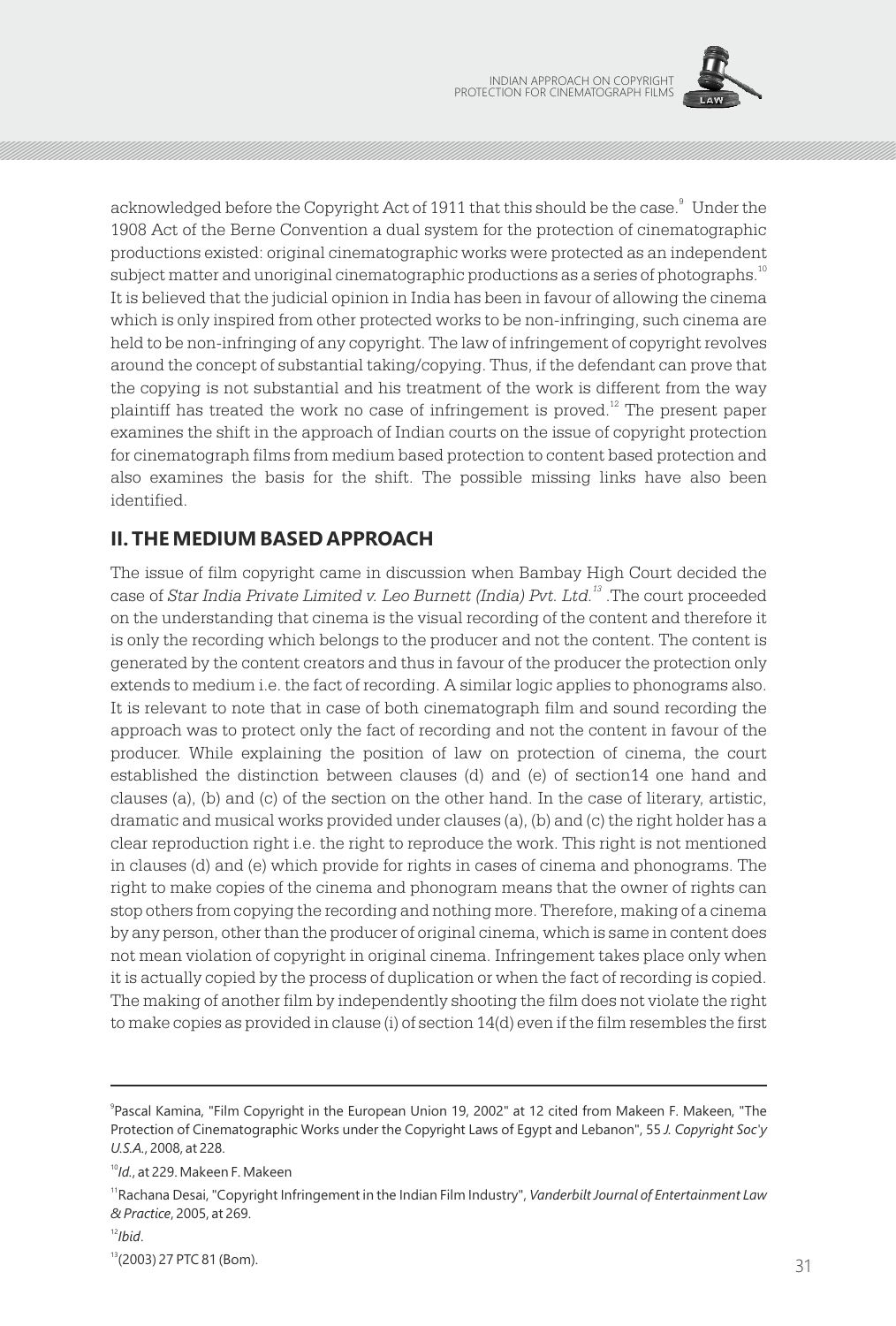film. Thus the protection for the owner of right in cinema and phonogram exists only on the surface *i.e* the fact of recording. The position for other works *viz*, literary, artistic, dramatic and musical works is different in the sense that deeper protection on the content is also provided. Court identified the reason for the narrow protection for film and phonogram to be the absence of the requirement of originality for protection. Stronger protection is givent to those subject matter which pass stringent test of copyrightability.

Again in the case of *Zee Entertainment Enterprises Ltd v.Gajendra Singh and Others<sup>14</sup>* the Bombay High Court observed on similar lines. Court contrasted clauses (d) and (e) from clause (a), (b) and (c) and held that in case of works other than film and phonogram the right holder can stop others from reproducing the work in any material form. However, this aspect is not mentioned for cinema producers and phonogram producers. The exclusive right for cinema lies only in the recording and therefore producer of cinema cannot stop others from making a cinema having the same content. He can stop others only from making actual copy by the process of duplication. The same justification for such an interpretation as given in *Star India Private Limited* was reiterated.

It is apparent that an audiovisual work gets protection against unauthorized copying only by the process of duplication which is a mechanical process. The theme, plot, format, relation between different aspects of the film etc. are not protected.In the light of above opinions one may conclude that the skill part of the film which included camera techniques and editing etc. which may transform a mediocre work into a classic piece are not covered by protection under the law.<sup>15</sup>

#### **III. BEGINNING OF THE CONTENT BASED APPROACH**

In *Shree Venkatesh Film v.Vipul Amritlal Shah*,<sup>16</sup> the court observed that copyright in cinema is infringed by making remakes provided the condition of substantial similarity between the works is established. The position is true even if the law defines cinema to be recording of content created by others. The requirement of similarity here means similarity in scenes. It means that even if the film is not a carbon copy it may still be a case of infringement. The Court also explained the meaning of "carbon copied" and observed that in case of films apart from the type of copying as implied in section 14(d) i.e.where the physical form of the film is duplicated or carbon copied, there are other forms of copying of film other than carbon copy which is possible under the provision. The Court gave the word 'copy' a broad meaning, which according to court is in line with the scheme of the Indian law. Thus, the court held that a film will be called as a copied work if considered as a unit the film is substantially similar to some other film which can be judged by applying the test of 'a person of ordinary prudence' which means by applying look and feel test.

<sup>14</sup>2007 (6) Bom CR 700.

<sup>15</sup>Chintan Chandrachud, "A Dual System of Copyright Protection for Films: Should India Go the *Norowzian* Way? 5(3) *Journal of Intellectual Property Law & Practice*, 2010, at 164.

 $32$  32  $\frac{32}{2}$  32  $\frac{32}{2}$  32  $\frac{32}{2}$  32  $\frac{32}{2}$  32  $\frac{32}{2}$  33  $\frac{32}{2}$  33  $\frac{32}{2}$  33  $\frac{32}{2}$  33  $\frac{32}{2}$  33  $\frac{32}{2}$  33  $\frac{32}{2}$  33  $\frac{32}{2}$  33  $\frac{32}{2}$  33  $\frac{32}{2}$  33  $\frac{32}{2}$  33  $\frac$ <sup>16</sup>Civil Suit No. 219/2009, Calcutta High Court, 1 September 2009.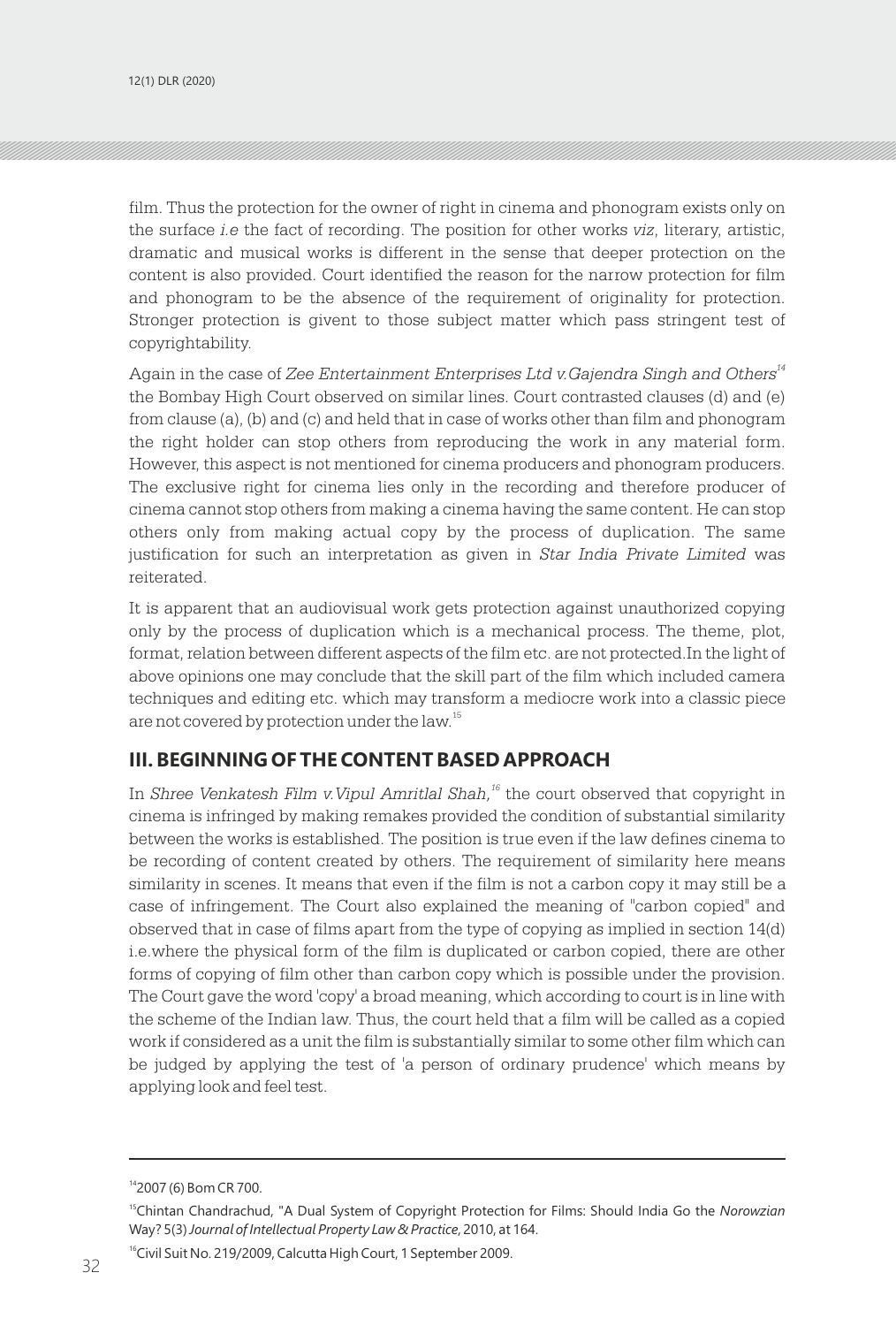

In England, the carbon-copy aspect was applied in the first *Norowzian v. Arks<sup>17</sup>* but it was not approvedby the Court in the second *Norowzian v. Arks<sup>18</sup>* when it was observed that an audiovisual work will get film copyright as well as protection as dramatic work. $^{19}$  In the first case the issue was whether the story line of film Joy is also under protection under the definition of dramatic work and if it is protected can it be said that the dramatic work has been copied. The court held that the film itself has not been copied thus it is not a case of violation of copyright in film.On the issue of story behind the film and the question whether it is protected by copyright as a dramatic work,the court found against the claimant. $^{20}$  The court held that a film is different from a dramatic workit can incorporate the dramatic work but cannot be a dramatic work itself. The Court of Appeal, however,reversed the opinion.According to Lord Justice Nourse, for the purpose of the English law of 1988 a film can be considered as a dramatic work. The ordinary meaning of a dramatic work is that it is a work of action which is capable of performance in the sense that it can be performed. This according to him is the meaning according to section 1(1)(a) of the Act. Applying the definition to a cinema the Judge observed that a cinema, in most case, is a work of action and it can be performed thus it can validly fall within the definition of a dramatic work. Thus he disapproved the opinion expressed in first *Norowzian v. Arks* in which cinema was excluded from the definition of dramatic work.

It is clear from the foregoing that as a result of the decision of court in the *Norowzian* case in England films get stronger protection against unauthorized duplication which includes protection as film as well as protection as dramatic work.<sup>21</sup> On the other hand it is also relevant to note that *Norowzian* presents the possibility in favour of directors of cinema who employ creativity and related skills in various dimensions of the cinema including synchronizing the sequence and editing etc. to claim copyright on the subject in the dramatic work category. It may be mentioned here that such a possibility existsonly in relation to cinema which may be considered creative. Thus routine videos will not qualify for the protection.

<sup>&</sup>lt;sup>17</sup>The factual matrix of the case was that a film was shot using simple steps by a stationary camera was transformed by employing some editing technique into a film which was significantly different from the film which was actually shot. This film of plaintiff inspired the defendant and he also created a film using the same technique and the result was that the final film contained performance by actor which is humanly not possible and was against the law of nature. [1998] EWHC 315 (Ch).

<sup>18</sup>1999 FSR 79.

<sup>&</sup>lt;sup>19</sup>The English law on protection of cinema has altogether different elements than other European Union countries. Where other countries protected cinema as work of authorship so as to comply with the requirements of Berne Convention, the English law protected it as a subject matter of neighbouring rights or related rights but at the same time it had to treat cinema as authorial work for the purpose of Berne requirements. The decision in second Norowzian presents the justification on the basis of which compliance of English law with Berne requirements can be established which is to treat the creative aspects of film to be part of the definition of dramatic work. Available at:

*https://www.pbookshop.com/media/filetype/s/p/1366698014.pdf* (last visited on 10-10-2020)

<sup>2</sup>*<sup>0</sup>Norowzian* v. Arks Ltd & Anor (No. 2) [1999] EWCA Civ 3014, available at:

*http://nipclaw.blogspot.com/2008/09/copyright-norowzian-v-arks-ltd-anor-no.html* . (last visited on 8-10- 2020)

Chandrachud, supra n. 15, at 166. <sup>21</sup>P. Kamina, Film Copyright in the European Union (Cambridge University Press, 2002) at 37 cited from Chintan Chandrachud, supra n. 15, at 166.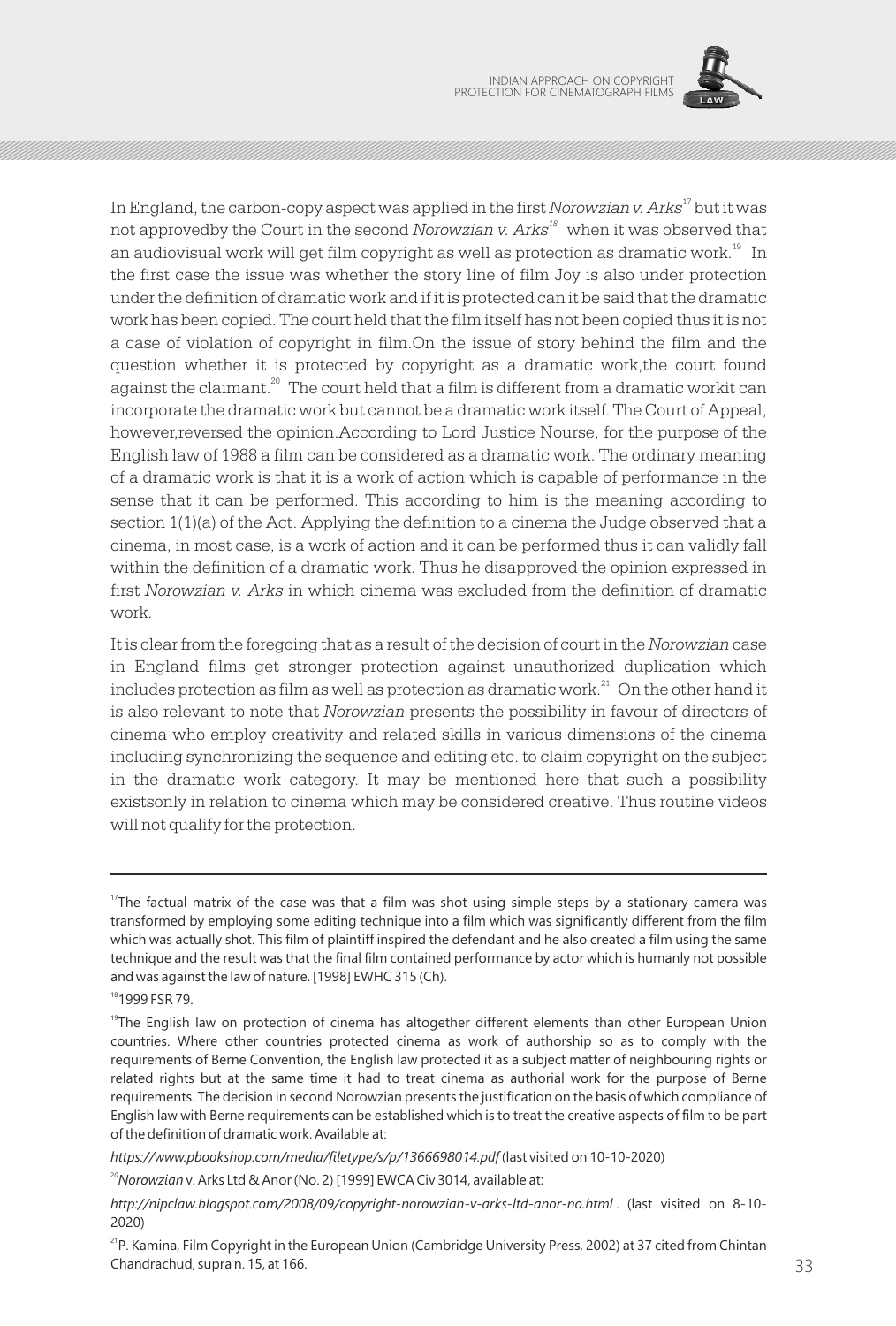The views of the English court does not seem to apply in India because the definition of dramatic work under section 2(h) of the Copyright Act, 1957 expressly exclude cinematograph film from its scope.<sup>22</sup> The Calcutta High Court in Shree *Venkatesh Film* has held films to be authorial works, but the judgement nowhere recognizes the film to be a dramatic work. The opinion seems to be in accordance with the Berne Convention on the ground that the Convention obliges the members to protect cinema as a work of authorship. $23$  Thus, the two clear outcomes of the Calcutta High Court decision are *firstly*, cinematograph film deserves the same level of protection which any other work of authorship gets, however, the observation is not supported by any clear statutory scheme. The *Norowzian* view of considering cinema as a dramatic work could provide the necessary justification or else the court could have found the requirement of originality in cinematograph films within the framework of the Copyright Act. *Secondly*, no observation as regards requirement of originality for protection of films was made which means it is not a requirement for protection. Thus, a new interpretation primarily on the basis of expansion in the meaning of 'copy' has been provided by the court.

A 'cinematograph film' is mentioned under Section 13(1) of the Act, 1957 as a work in which copyright subsists. Further, Section 13(4) of the Act, 1957 stipulates that there is separate copyright in the underline content of the film and it is independent of the copyright in the film.It is pertinent to mention that the Copyright Bill, 1955 was referred to a Joint Committee. In its report, the Committee specifically stated that a cinematograph film is an independent work which will enjoy copyright apart from its component parts. The Statement of Objects and Reasons of the Copyright Act, 1957 specifically states thata cinematograph film will have a separate copyright apart from its various components namely, story, music *etc*.

# **IV. THE CONTENT BASED APPROACH: FILM IS ORIGINAL WORK OF AUTHORSHIP**

The law on protection and the extent of protection of cinematograph film remained out of discussion for many years after the Calcutta High Court decision till very recently when two decisions over the issue came to fore. As pointed above the law on the point of film copyright evolved from purely medium based approach to contentbased approach, although the theoretical justifications were missing. In *MRF limited v. Metro Tyres Limited*<sup>24</sup> the court observed that despite the fact that the word "original" is not expressly mentioned before the word cinematograph fil in Section 13(1)(b) of the Indian Act it is stilla requirement by virtue of sub-section (3)(a). It becomes more clear when section 13 of the Act is read in the light of the definitions of 'cinematograph film' and 'author' under clauses (f) and (d) of section 2 of the Copyright Act respectively. Explaining the phrase"to make a copy of the film" in Section  $14(d)(i)$ , the court observed that the expression does

<sup>24</sup>MRF limited v. Metro Tyres Limited, CS(COMM) 753/2017, 1st July, 2019. 2019.

 $^{22}$ According to Section 2(h) of The Copyright Act, 1957, the definition of 'dramatic work'has an inclusive part which includes any piece of recitation, choreographic work or entertainment in dumb show, and it has an exclusive part which provides that dramatic work does not include a cinematograph film.

<sup>&</sup>lt;sup>23</sup> Arpan Banerjee, "Film Copyright Infringement: Bypassing the 'Carbon Copy' Handicap", 5(1) Journal of *Intellectual Property Law & Practice*, 2010, at 17.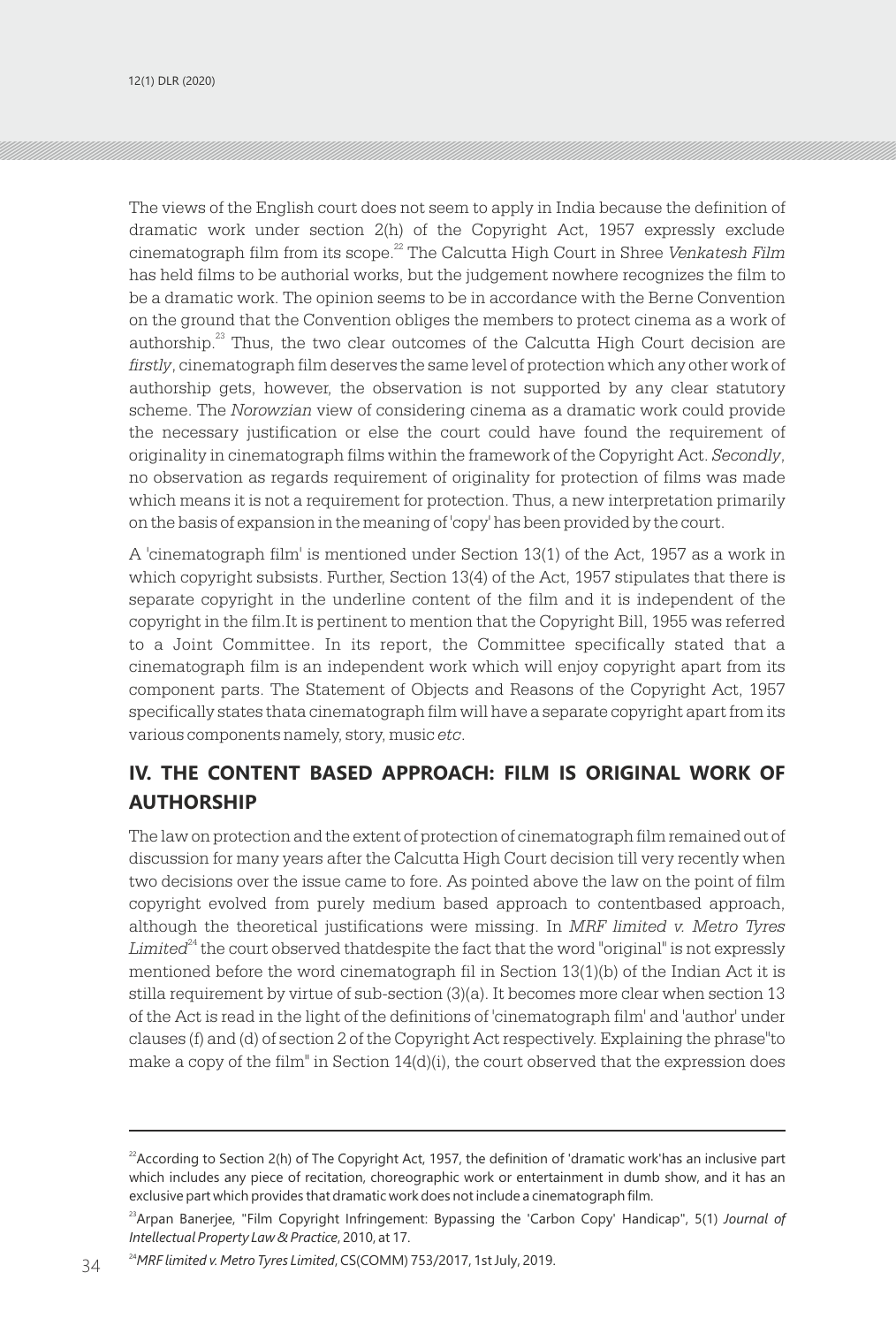

not only mean to make a physical copy of the film by duplication. Further, the court held that in case of cinema also the test of *R.G. Anand's case*<sup>25</sup> would applyas the scope of protection for cinema is same as that forany other original work. Accordingly, the court proposed to compare the substanceof the two works to decidewhether it is a case of copying or not. The court was of the view that the decision of Bombay High Court in *Star India Private Limited v. Leo Burneet (India) Pvt. Ltd.* recognized a narrow scope of the rights of the producer who owns the copyright in a cinema, further, it is not in accordance with the Berne Convention because the decision has the effect of not treating cinematograph work as original work.

The above opinion is further substantiated by the Delhi High Court in the decision of *Yash Raj films Pvt Ltd v. Sri Sai Ganesh Productions &Ors*<sup>26</sup>. The case relates to a cinema called "Band Baja Barat".In this case the plaintiff contended that the story, the plot of the film, and the way in which the theme has been presented in the originalfilm had been completely copied. It was contended that thetheme, concept, plot, character sketches, story, script, form and expression etchave been copied and the similarities between the works is substantial. Such an act of blatant copying amounts to copyright infringement. It was argued by Plaintiff that those who have seen both the cinema will form an unmistakable impression that the defendant's work is copy of the plaintiff's work. Thus the requirements of test of *R.G. Anand* is fulfilled to decide infringement. The Delhi High Court was of the view that the defendants have infringed plaintiff's copyright in the film.

The decision re-affirms the decision of the case of *MRF limited* presenting a new interpretation different from the earlier Bombay High Court decisions. The approach has shifted from medium based protection to content based protection for cinematograph films. The foregoing indicates that the current state of protection of cinematograph films is in favour of producers of films because even remakes of films (provided such film is original) cannot be made without the authorization of its producer. Although no part of the recording is copied in making remakes. It is not out of context to mention that in the case of Gramophone Co. of India v. Super Cassettes Industries Ltd.<sup>27</sup> the Delhi High Court, in relation to cover versions of published sound recordings, has observed that remixes which may also be called as cover version is recording of any existing song which is already published. The version is made by employing different voice and new musicians.Therefore, cover versionis not considered as reproduction of the original recording". Going by the above observation and deriving analogy from the same one may argue that remakes of films must also be allowed as neither copying nor infringement.

<sup>25</sup>The Supreme Court in *R.G. Anand v. M/s. Delux Films*, AIR 1978 SC 1513, laid down the safest test to determine infringement of copyright. It is called the look and feel test. The test can also be called as a prudent person's test in which a person who has seen or read both the works will be asked if he form an impression that the defendant's work appears to be a copy of the plaintiff's work. It is also true in cases of infringement of copyright by changing the form of the work.

<sup>&</sup>lt;sup>26</sup>CS(COMM) 1329/2016, 8 July, 2019.

 $2010(44)$  PTC 54T (Det). <sup>27</sup> 2010 (44) PTC 541 (Del).